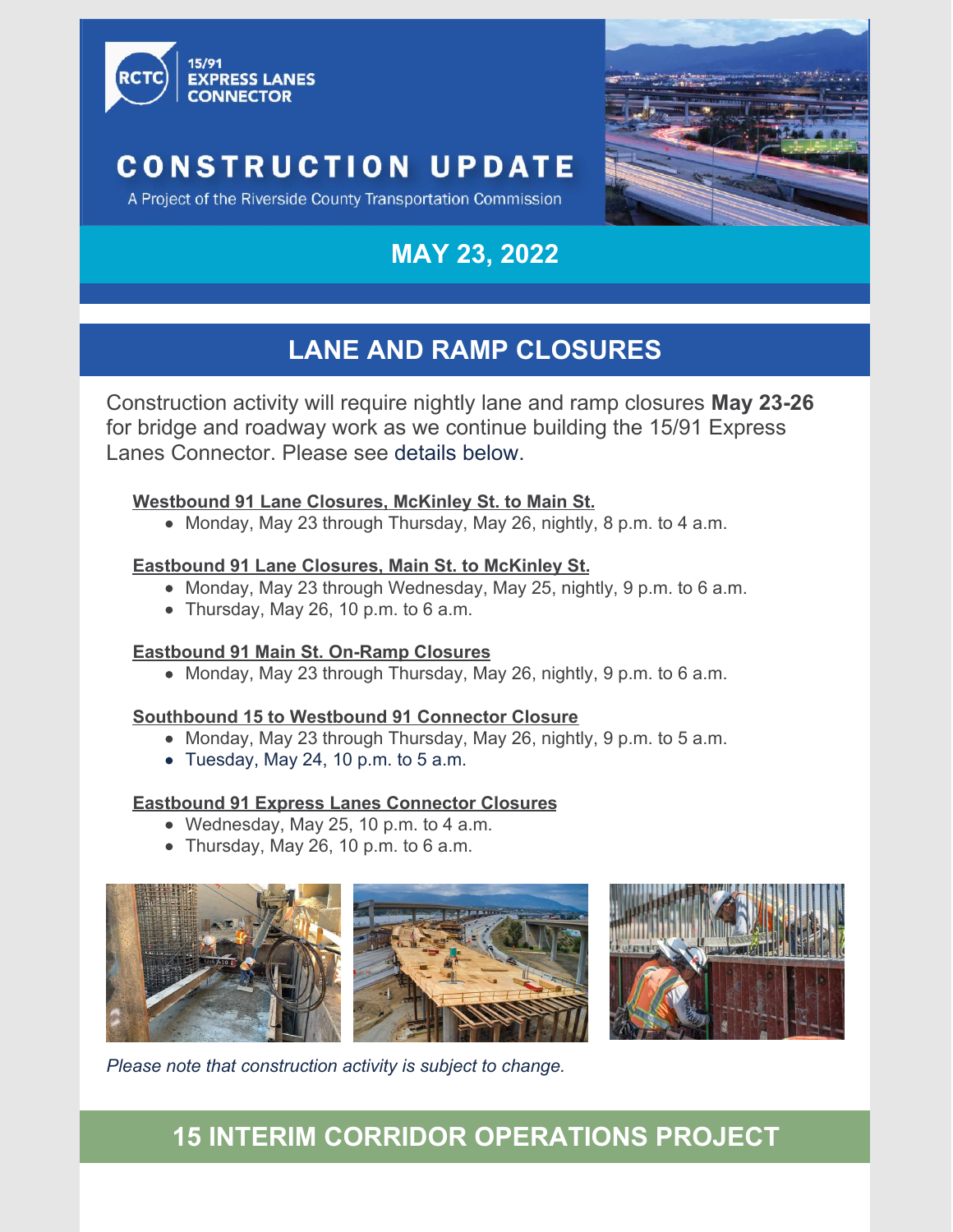

Nightly lane and ramp closures are needed for

crews to place k-rail and begin other construction activities for the I-15 Corridor Operations Project.

Please see details below.

#### **Southbound 15, Weirick Road to El Cerrito Road Lane Closures**

- Monday, May 23 and Tuesday, May 24, nightly, 9 p.m. to 4 a.m.
- Wednesday, May 25 and Thursday, May 26, nightly, 9 p.m. to 5 a.m.

#### **Southbound 15, Weirick Road Off-Ramp Closures**

• Monday, May 23 and Tuesday, May 24, nightly, 9 p.m. to 4 a.m.

#### **Southbound 15, Cajalco Road On-Ramp Closures**

• Monday, May 23 and Tuesday, May 24, nightly, 9 p.m. to 4 a.m.

#### **Southbound 15 Express Lanes, Ontario Avenue to Cajalco Road Lane Closures**

Tuesday, May 24 and Wednesday, May 25, nightly, 10 p.m. to 6 a.m.

The 15 Interim Corrido Operations Project will add a non-tolled travel lane to southbound I-15 between the Cajalco Road on-ramp and the Weirick Road off-ramp. Completion is anticipated in late summer/early fall.

Watch for updates or visit [rctc.org/15icop](https://nam10.safelinks.protection.outlook.com/?url=https%3A%2F%2Fwww.rctc.org%2F15icop&data=04%7C01%7CMichelle.Kennedy%40trccompanies.com%7C09fb53344ed844b6af0408da02d67b71%7C543eaf7b7e0d4076a34d1fc8cc20e5bb%7C0%7C1%7C637825417479891339%7CUnknown%7CTWFpbGZsb3d8eyJWIjoiMC4wLjAwMDAiLCJQIjoiV2luMzIiLCJBTiI6Ik1haWwiLCJXVCI6Mn0%3D%7C3000&sdata=NmT9KXjd2TooCenzUXIbY%2FMbOFVmioiDX2X3wPHGgTw%3D&reserved=0) for more information. Please sign up for text messages by texting **15iCOP** to (844) 771-0995.



### **MEMORIAL DAY - NO CLOSURES**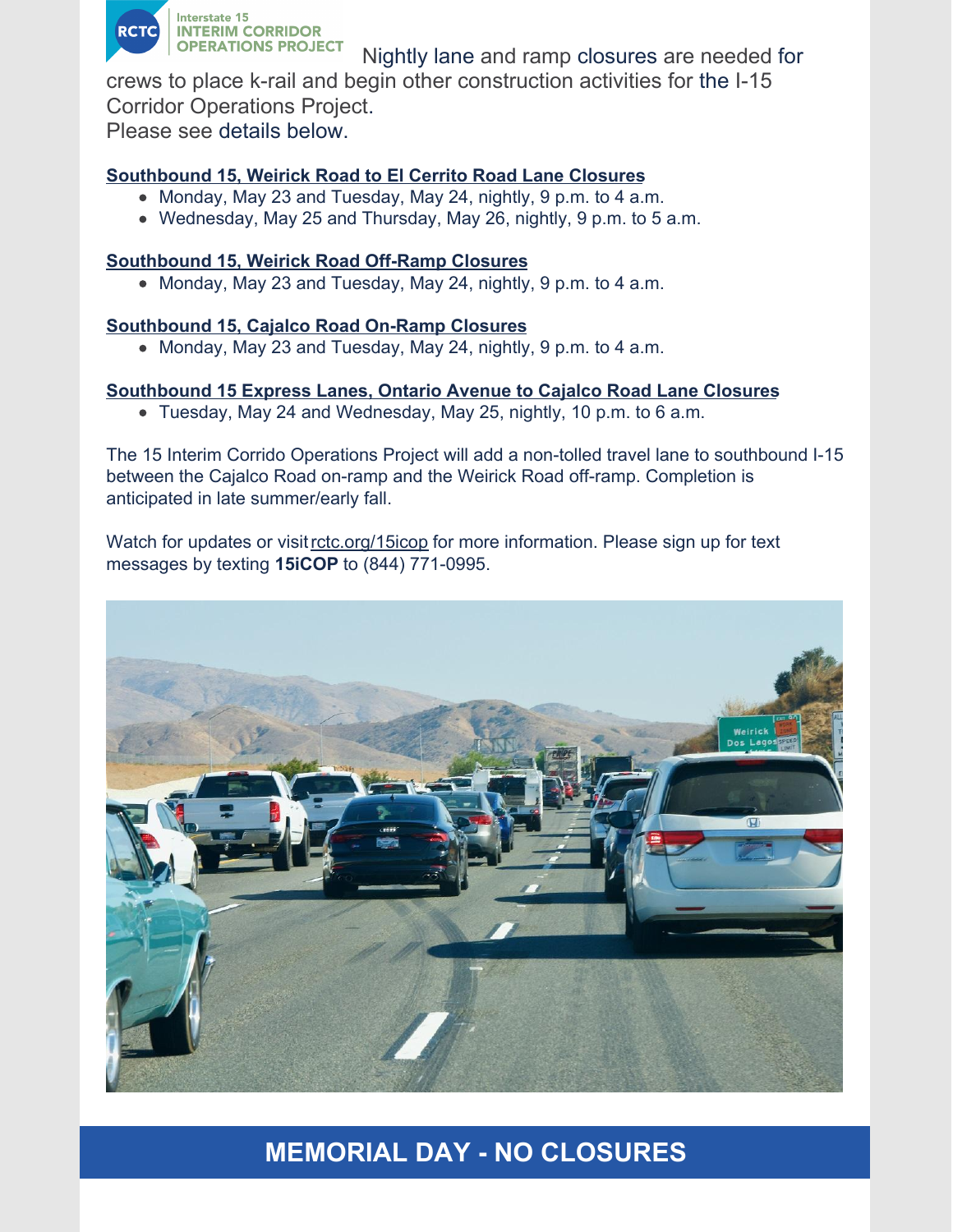

Please note, there will be no road closures Friday, May 27 - Monday, May 30, due to the Memorial Day holiday. Please drive safely and enjoy the holiday weekend.

# **NEIGHBORING PROJECTS**

#### **McKinley Street Grade Separation Project**

Work is under way on this City of Corona project. For information and construction details, please visit the project [webpage](https://nam10.safelinks.protection.outlook.com/?url=https%3A%2F%2Fwww.coronaca.gov%2Fgovernment%2Fdepartments-divisions%2Fpublic-works%2Fconstruction-projects%2Fmckinley-grade-separation&data=05%7C01%7CMichelle.Kennedy%40trccompanies.com%7Ce2fd90beaa9142b45add08da345e730a%7C543eaf7b7e0d4076a34d1fc8cc20e5bb%7C0%7C0%7C637879877530735410%7CUnknown%7CTWFpbGZsb3d8eyJWIjoiMC4wLjAwMDAiLCJQIjoiV2luMzIiLCJBTiI6Ik1haWwiLCJXVCI6Mn0%3D%7C3000%7C%7C%7C&sdata=DEySfnHQykIkOrYxEZ9GJKd8%2F3Kqz4gMxzWPh9jUaKQ%3D&reserved=0) and register for text updates by texting MCKINLEY at 844-518-1409.

## **STRAIGHT TO YOUR MOBILE DEVICE**



### **PROJECT OVERVIEW**

The Riverside County Transportation Commission, in partnership with Caltrans, is building the 15/91 Express Lanes Connector to link the 15 Express Lanes and the 91 Express Lanes for seamless, reliable travel. New connections will be provided: